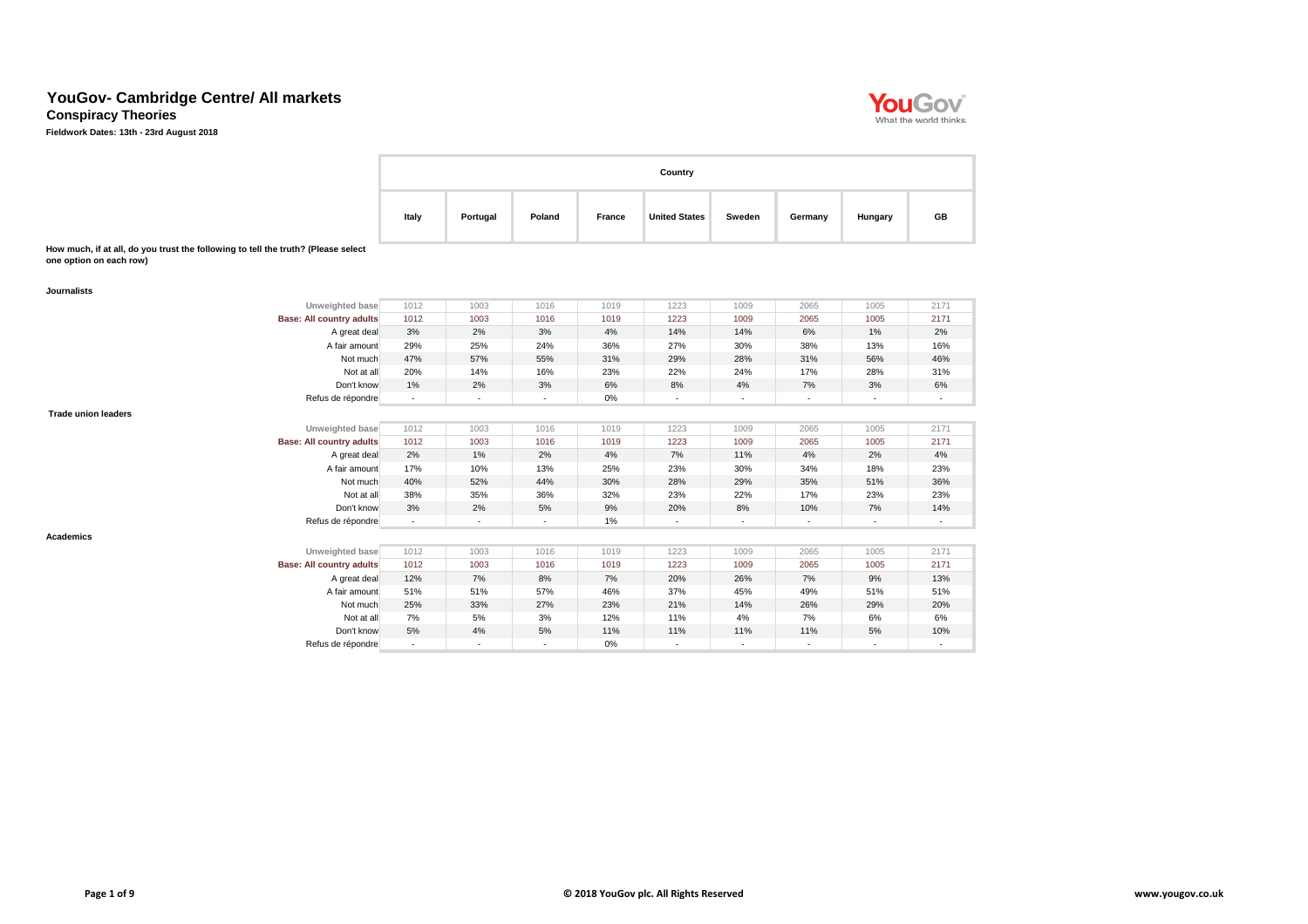**Conspiracy Theories**

**Fieldwork Dates: 13th - 23rd August 2018**

| Country |          |        |        |                      |        |         |         |    |  |  |  |
|---------|----------|--------|--------|----------------------|--------|---------|---------|----|--|--|--|
| Italy   | Portugal | Poland | France | <b>United States</b> | Sweden | Germany | Hungary | GB |  |  |  |

**How much, if at all, do you trust the following to tell the truth? (Please select one option on each row)**

 **People you meet in general**

**Friends**

| Unweighted base                 | 1012           | 1003 | 1016           | 1019 | 1223                     | 1009                     | 2065           | 1005                     | 2171           |
|---------------------------------|----------------|------|----------------|------|--------------------------|--------------------------|----------------|--------------------------|----------------|
| <b>Base: All country adults</b> | 1012           | 1003 | 1016           | 1019 | 1223                     | 1009                     | 2065           | 1005                     | 2171           |
| A great deal                    | 3%             | 3%   | 3%             | 4%   | 6%                       | 16%                      | 6%             | 2%                       | 3%             |
| A fair amount                   | 32%            | 27%  | 41%            | 50%  | 42%                      | 51%                      | 48%            | 47%                      | 45%            |
| Not much                        | 50%            | 59%  | 47%            | 27%  | 35%                      | 23%                      | 32%            | 43%                      | 38%            |
| Not at all                      | 12%            | 7%   | 5%             | 6%   | 10%                      | 4%                       | 6%             | 5%                       | 5%             |
| Don't know                      | 3%             | 4%   | 5%             | 12%  | 8%                       | 6%                       | 8%             | 3%                       | 8%             |
| Refus de répondre               | $\blacksquare$ |      | $\blacksquare$ | 1%   | $\overline{\phantom{a}}$ |                          | $\blacksquare$ | $\overline{\phantom{a}}$ |                |
|                                 |                |      |                |      |                          |                          |                |                          |                |
| Unweighted base                 | 1012           | 1003 | 1016           | 1019 | 1223                     | 1009                     | 2065           | 1005                     | 2171           |
| <b>Base: All country adults</b> | 1012           | 1003 | 1016           | 1019 | 1223                     | 1009                     | 2065           | 1005                     | 2171           |
| A great deal                    | 16%            | 22%  | 25%            | 20%  | 37%                      | 62%                      | 40%            | 25%                      | 34%            |
| A fair amount                   | 61%            | 62%  | 61%            | 58%  | 45%                      | 32%                      | 47%            | 65%                      | 53%            |
| Not much                        | 19%            | 14%  | 12%            | 11%  | 9%                       | 3%                       | 6%             | 8%                       | 8%             |
| Not at all                      | 3%             | 1%   | 1%             | 4%   | 4%                       | 0%                       | 2%             | 1%                       | 1%             |
| Don't know                      | 1%             | 1%   | 2%             | 7%   | 5%                       | 3%                       | 5%             | 2%                       | 4%             |
| Refus de répondre               | $\blacksquare$ |      |                | 0%   |                          | $\overline{\phantom{a}}$ | $\blacksquare$ | $\blacksquare$           |                |
|                                 |                |      |                |      |                          |                          |                |                          |                |
| Unweighted base                 | 1012           | 1003 | 1016           | 1019 | 1223                     | 1009                     | 2065           | 1005                     | 2171           |
| <b>Base: All country adults</b> | 1012           | 1003 | 1016           | 1019 | 1223                     | 1009                     | 2065           | 1005                     | 2171           |
| A great deal                    | 41%            | 41%  | 43%            | 30%  | 47%                      | 80%                      | 55%            | 47%                      | 50%            |
| A fair amount                   | 47%            | 49%  | 47%            | 53%  | 36%                      | 15%                      | 33%            | 45%                      | 39%            |
| Not much                        | 10%            | 9%   | 8%             | 7%   | 10%                      | 2%                       | 5%             | 5%                       | 6%             |
| Not at all                      | 2%             | 0%   | 1%             | 3%   | 3%                       | 0%                       | 1%             | 1%                       | 1%             |
| Don't know                      | 1%             | 1%   | 1%             | 5%   | 4%                       | 2%                       | 5%             | 1%                       | 3%             |
| Refus de répondre               | $\blacksquare$ |      | $\blacksquare$ | 1%   |                          | $\blacksquare$           | $\blacksquare$ | $\blacksquare$           | $\blacksquare$ |

**Family members**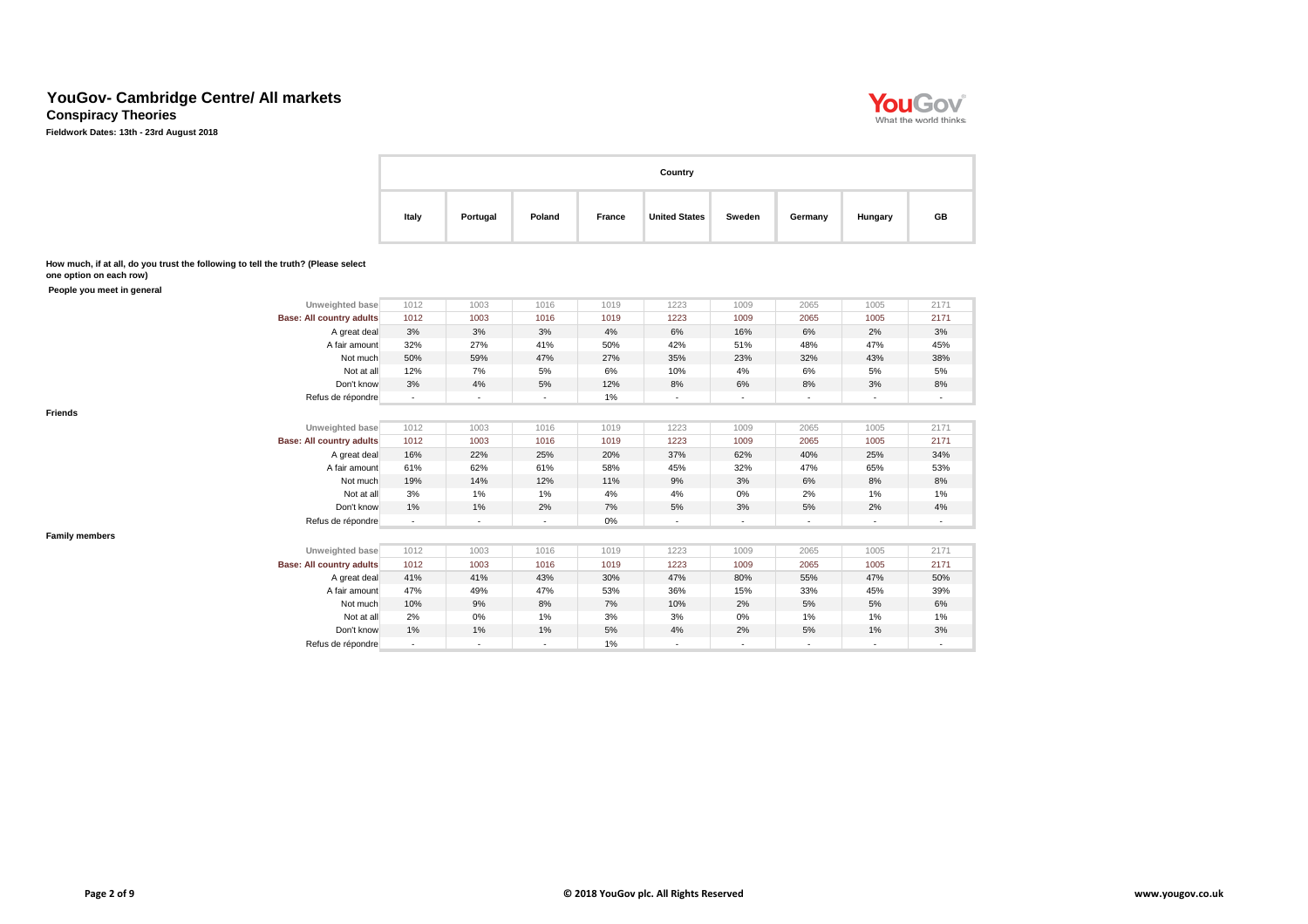D.

**Conspiracy Theories**

|                                                                                                                     |                |                          |                          |        | Country                  |                          |                          |                          |                          |  |  |  |  |  |  |  |  |
|---------------------------------------------------------------------------------------------------------------------|----------------|--------------------------|--------------------------|--------|--------------------------|--------------------------|--------------------------|--------------------------|--------------------------|--|--|--|--|--|--|--|--|
|                                                                                                                     | Italy          | Portugal                 | Poland                   | France | <b>United States</b>     | Sweden                   | Germany                  | Hungary                  | <b>GB</b>                |  |  |  |  |  |  |  |  |
| Again, how much, if at all, do you trust the following to tell the truth? (Please<br>select one option on each row) |                |                          |                          |        |                          |                          |                          |                          |                          |  |  |  |  |  |  |  |  |
| Senior officials of the European Union                                                                              |                |                          |                          |        |                          |                          |                          |                          |                          |  |  |  |  |  |  |  |  |
| Unweighted base                                                                                                     | 1012           | 1003                     | 1016                     | 1019   | 1223                     | 1009                     | 2065                     | 1005                     | 2171                     |  |  |  |  |  |  |  |  |
| <b>Base: All country adults</b>                                                                                     | 1012           | 1003                     | 1016                     | 1019   | 1223                     | 1009                     | 2065                     | 1005                     | 2171                     |  |  |  |  |  |  |  |  |
| A great deal                                                                                                        | 4%             | 1%                       | 3%                       | 2%     | 6%                       | 7%                       | 4%                       | 3%                       | 2%                       |  |  |  |  |  |  |  |  |
| A fair amount                                                                                                       | 23%            | 14%                      | 26%                      | 18%    | 21%                      | 27%                      | 24%                      | 28%                      | 16%                      |  |  |  |  |  |  |  |  |
| Not much                                                                                                            | 40%            | 56%                      | 42%                      | 32%    | 29%                      | 30%                      | 34%                      | 42%                      | 35%                      |  |  |  |  |  |  |  |  |
| Not at all                                                                                                          | 30%            | 27%                      | 25%                      | 38%    | 23%                      | 28%                      | 30%                      | 23%                      | 36%                      |  |  |  |  |  |  |  |  |
| Don't know                                                                                                          | 4%             | 3%                       | 4%                       | 9%     | 20%                      | 9%                       | 9%                       | 4%                       | 11%                      |  |  |  |  |  |  |  |  |
| Refus de répondre                                                                                                   | $\blacksquare$ | $\blacksquare$           | $\sim$                   | 1%     | $\sim$                   | $\sim$                   | $\blacksquare$           | $\blacksquare$           | $\overline{\phantom{a}}$ |  |  |  |  |  |  |  |  |
| Senior officials of the US government                                                                               |                |                          |                          |        |                          |                          |                          |                          |                          |  |  |  |  |  |  |  |  |
| Unweighted base                                                                                                     | 1012           | 1003                     | 1016                     | 1019   | 1223                     | 1009                     | 2065                     | 1005                     | 2171                     |  |  |  |  |  |  |  |  |
| <b>Base: All country adults</b>                                                                                     | 1012           | 1003                     | 1016                     | 1019   | 1223                     | 1009                     | 2065                     | 1005                     | 2171                     |  |  |  |  |  |  |  |  |
| A great deal                                                                                                        | 3%             | 1%                       | $3%$                     | 2%     | 5%                       | 3%                       | 2%                       | 1%                       | 1%                       |  |  |  |  |  |  |  |  |
| A fair amount                                                                                                       | 17%            | 4%                       | 17%                      | 14%    | 19%                      | 21%                      | 11%                      | 13%                      | 7%                       |  |  |  |  |  |  |  |  |
| Not much                                                                                                            | 39%            | 41%                      | 47%                      | 27%    | 39%                      | 32%                      | 32%                      | 51%                      | 36%                      |  |  |  |  |  |  |  |  |
| Not at all                                                                                                          | 35%            | 51%                      | 25%                      | 44%    | 29%                      | 34%                      | 46%                      | 27%                      | 44%                      |  |  |  |  |  |  |  |  |
| Don't know                                                                                                          | 7%             | 3%                       | 8%                       | 12%    | 8%                       | 10%                      | 9%                       | 8%                       | 11%                      |  |  |  |  |  |  |  |  |
| Refus de répondre                                                                                                   | $\sim$         | $\overline{\phantom{a}}$ | $\overline{\phantom{a}}$ | 1%     | $\overline{\phantom{a}}$ | $\overline{\phantom{a}}$ | $\overline{\phantom{a}}$ | $\overline{\phantom{a}}$ | $\sim$                   |  |  |  |  |  |  |  |  |
| Government ministers in my country                                                                                  |                |                          |                          |        |                          |                          |                          |                          |                          |  |  |  |  |  |  |  |  |
| Unweighted base                                                                                                     | 1012           | 1003                     | 1016                     | 1019   | 1223                     | 1009                     | 2065                     | 1005                     | 2171                     |  |  |  |  |  |  |  |  |
| <b>Base: All country adults</b>                                                                                     | 1012           | 1003                     | 1016                     | 1019   | 1223                     | 1009                     | 2065                     | 1005                     | 2171                     |  |  |  |  |  |  |  |  |
| A great deal                                                                                                        | 3%             | 1%                       | 2%                       | 2%     | 6%                       | 8%                       | 3%                       | 2%                       | 1%                       |  |  |  |  |  |  |  |  |
| A fair amount                                                                                                       | 19%            | 8%                       | 9%                       | 20%    | 19%                      | 30%                      | 28%                      | 15%                      | 16%                      |  |  |  |  |  |  |  |  |
| Not much                                                                                                            | 41%            | 53%                      | 32%                      | 29%    | 38%                      | 29%                      | 36%                      | 30%                      | 45%                      |  |  |  |  |  |  |  |  |
| Not at all                                                                                                          | 34%            | 37%                      | 54%                      | 42%    | 23%                      | 28%                      | 25%                      | 51%                      | 31%                      |  |  |  |  |  |  |  |  |
| Don't know                                                                                                          | 3%             | 1%                       | 2%                       | 6%     | 13%                      | 5%                       | 9%                       | 2%                       | 7%                       |  |  |  |  |  |  |  |  |
| Refus de répondre                                                                                                   | $\blacksquare$ | $\sim$                   | $\sim$                   | 1%     | $\sim$                   | $\sim$                   | $\sim$                   |                          |                          |  |  |  |  |  |  |  |  |

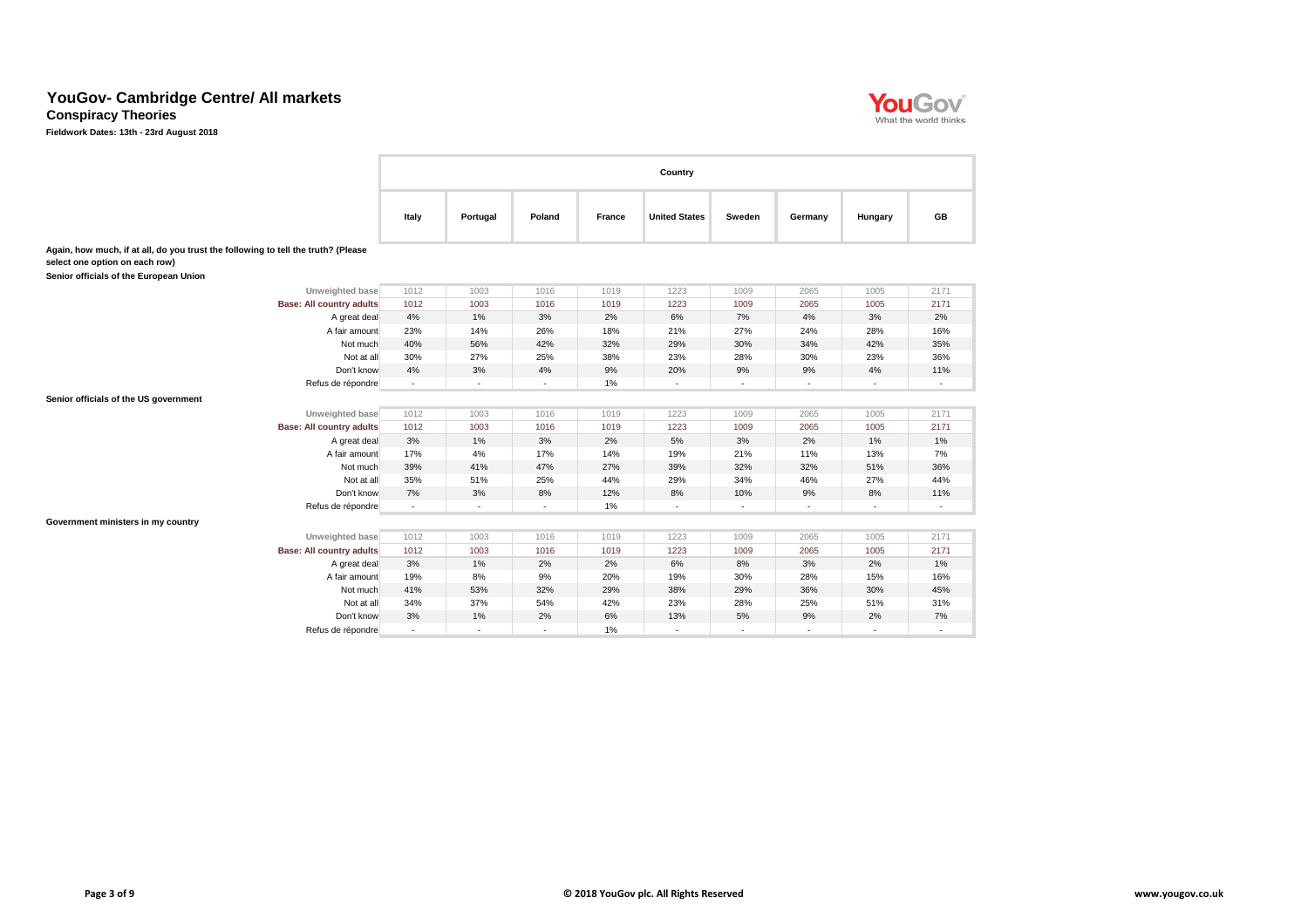**Conspiracy Theories**

**Fieldwork Dates: 13th - 23rd August 2018**

|                                                                                                                     |                |                |        |               | Country              |                |                |         |           |
|---------------------------------------------------------------------------------------------------------------------|----------------|----------------|--------|---------------|----------------------|----------------|----------------|---------|-----------|
|                                                                                                                     | Italy          | Portugal       | Poland | <b>France</b> | <b>United States</b> | <b>Sweden</b>  | Germany        | Hungary | <b>GB</b> |
| Again, how much, if at all, do you trust the following to tell the truth? (Please<br>select one option on each row) |                |                |        |               |                      |                |                |         |           |
| <b>Religious leaders</b>                                                                                            |                |                |        |               |                      |                |                |         |           |
| Unweighted base                                                                                                     | 1012           | 1003           | 1016   | 1019          | 1223                 | 1009           | 2065           | 1005    | 2171      |
| <b>Base: All country adults</b>                                                                                     | 1012           | 1003           | 1016   | 1019          | 1223                 | 1009           | 2065           | 1005    | 2171      |
| A great deal                                                                                                        | 5%             | 2%             | 4%     | $5\%$         | 16%                  | 2%             | 3%             | 2%      | $5\%$     |
| A fair amount                                                                                                       | 20%            | 14%            | 20%    | 23%           | 33%                  | 14%            | 16%            | 16%     | 22%       |
| Not much                                                                                                            | 33%            | 48%            | 33%    | 27%           | 26%                  | 28%            | 29%            | 37%     | 34%       |
| Not at all                                                                                                          | 39%            | 35%            | 40%    | 34%           | 18%                  | 50%            | 42%            | 40%     | 30%       |
| Don't know                                                                                                          | 4%             | 2%             | $3%$   | $9\%$         | 7%                   | 7%             | 10%            | $4%$    | $9\%$     |
| Refus de répondre                                                                                                   | $\blacksquare$ | $\blacksquare$ | $\sim$ | 1%            | $\blacksquare$       | $\sim$         | $\sim$         |         | $\sim$    |
| Military leaders in my country                                                                                      |                |                |        |               |                      |                |                |         |           |
| Unweighted base                                                                                                     | 1012           | 1003           | 1016   | 1019          | 1223                 | 1009           | 2065           | 1005    | 2171      |
| <b>Base: All country adults</b>                                                                                     | 1012           | 1003           | 1016   | 1019          | 1223                 | 1009           | 2065           | 1005    | 2171      |
| A great deal                                                                                                        | 4%             | 2%             | $4\%$  | 6%            | 15%                  | 18%            | 3%             | 2%      | 7%        |
| A fair amount                                                                                                       | 26%            | 17%            | 27%    | 37%           | 37%                  | 38%            | 23%            | 22%     | 36%       |
| Not much                                                                                                            | 36%            | 54%            | 44%    | 25%           | 25%                  | 22%            | 35%            | 41%     | 30%       |
| Not at all                                                                                                          | 27%            | 23%            | 19%    | 21%           | 14%                  | 11%            | 28%            | 29%     | 13%       |
| Don't know                                                                                                          | 8%             | 3%             | $5\%$  | 11%           | $9\%$                | 11%            | 11%            | $6\%$   | 14%       |
| Refus de répondre                                                                                                   | $\sim$         | $\blacksquare$ | $\sim$ | 1%            | $\blacksquare$       | $\blacksquare$ | $\sim$         | $\sim$  | $\sim$    |
| People who run large companies                                                                                      |                |                |        |               |                      |                |                |         |           |
| Unweighted base                                                                                                     | 1012           | 1003           | 1016   | 1019          | 1223                 | 1009           | 2065           | 1005    | 2171      |
| <b>Base: All country adults</b>                                                                                     | 1012           | 1003           | 1016   | 1019          | 1223                 | 1009           | 2065           | 1005    | 2171      |
| A great deal                                                                                                        | 3%             | 2%             | 2%     | 2%            | 4%                   | 8%             | 3%             | 1%      | 2%        |
| A fair amount                                                                                                       | 24%            | 12%            | 20%    | 24%           | 25%                  | 43%            | 27%            | 19%     | 16%       |
| Not much                                                                                                            | 45%            | 61%            | 57%    | 37%           | 41%                  | 30%            | 39%            | 52%     | 49%       |
| Not at all                                                                                                          | 24%            | 22%            | 15%    | 28%           | 21%                  | 12%            | 23%            | 23%     | 25%       |
| Don't know                                                                                                          | 4%             | 3%             | $5\%$  | 8%            | $9\%$                | 7%             | 9%             | 5%      | $9\%$     |
| Refus de répondre                                                                                                   | ä,             | $\blacksquare$ | $\sim$ | 1%            | $\sim$               | $\blacksquare$ | $\blacksquare$ |         | $\sim$    |

**YOU GOV**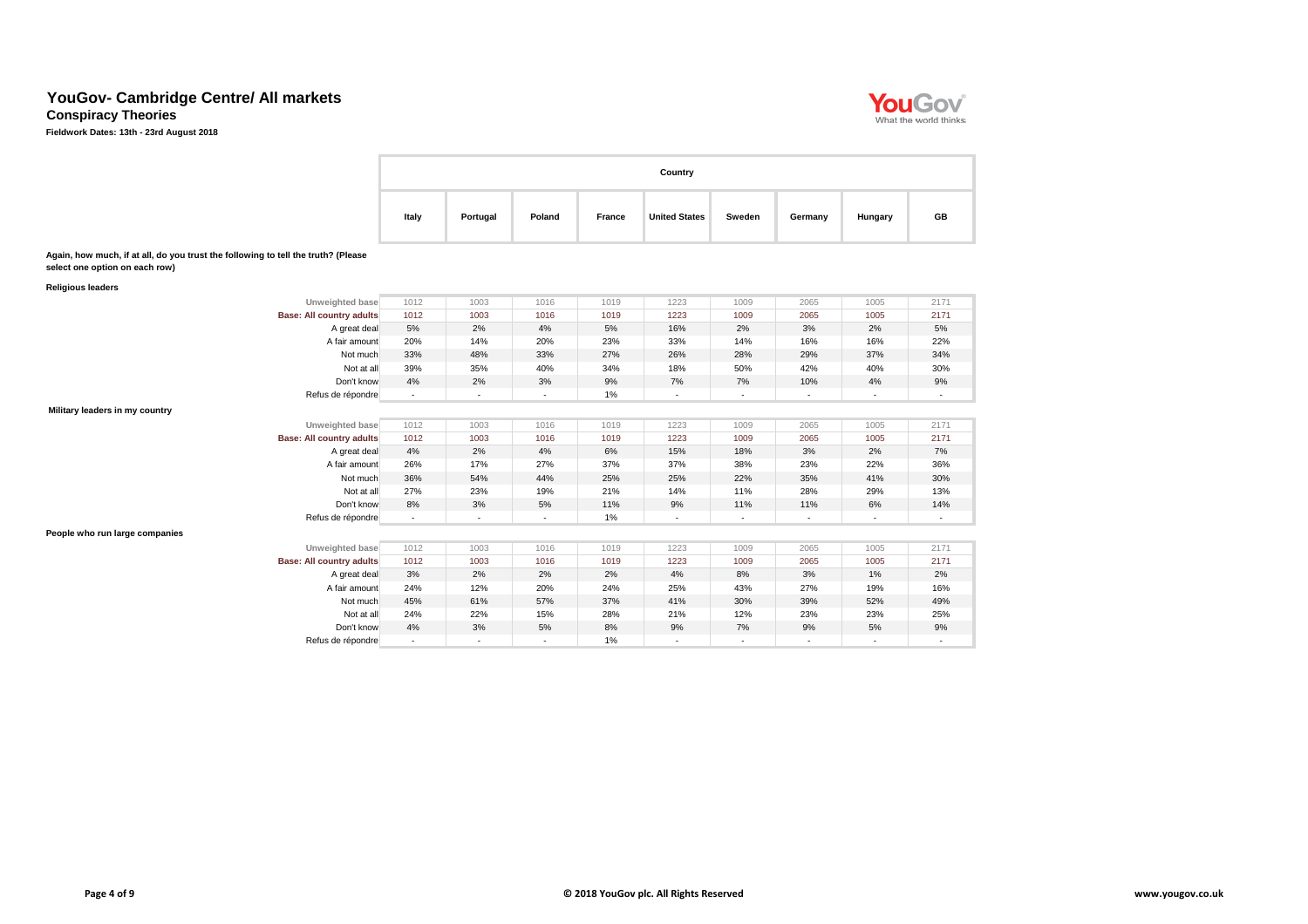**Conspiracy Theories**

|                                                                                                                                                                                                                                                                   | Country        |          |                          |               |                      |                          |                |                |                |  |  |
|-------------------------------------------------------------------------------------------------------------------------------------------------------------------------------------------------------------------------------------------------------------------|----------------|----------|--------------------------|---------------|----------------------|--------------------------|----------------|----------------|----------------|--|--|
|                                                                                                                                                                                                                                                                   | Italy          | Portugal | Poland                   | <b>France</b> | <b>United States</b> | Sweden                   | Germany        | Hungary        | GB             |  |  |
| In the past 5 years, have you been a member of any of the following voluntary<br>organisations? (Please select all that apply)                                                                                                                                    |                |          |                          |               |                      |                          |                |                |                |  |  |
| Unweighted base                                                                                                                                                                                                                                                   | 1012           | 1003     | 1016                     | 1019          | 1223                 | 1009                     | 2065           | 1005           | 2171           |  |  |
| <b>Base: All country adults</b>                                                                                                                                                                                                                                   | 1012           | 1003     | 1016                     | 1019          | 1223                 | 1009                     | 2065           | 1005           | 2171           |  |  |
| Church or religious organisation                                                                                                                                                                                                                                  | 8%             | 11%      | 24%                      | 4%            | 25%                  | $9\%$                    | 7%             | 8%             | 8%             |  |  |
| Art, music or cultural organisation                                                                                                                                                                                                                               | 11%            | 7%       | 6%                       | 6%            | 10%                  | 10%                      | 7%             | 6%             | 7%             |  |  |
| Political party                                                                                                                                                                                                                                                   | 7%             | 7%       | 2%                       | 5%            | 18%                  | 17%                      | 5%             | 3%             | 5%             |  |  |
| Environmental organisation                                                                                                                                                                                                                                        | 7%             | 3%       | 7%                       | 4%            | 8%                   | 6%                       | 5%             | 5%             | 5%             |  |  |
| Organisation providing assistance to people                                                                                                                                                                                                                       | 14%            | 8%       | 7%                       | 11%           | 16%                  | 15%                      | 9%             | 9%             | 9%             |  |  |
| Sports club or hobby group                                                                                                                                                                                                                                        | 12%            | 19%      | 14%                      | 15%           | 15%                  | 25%                      | 20%            | 12%            | 18%            |  |  |
| None of these                                                                                                                                                                                                                                                     | 60%            | 62%      | 52%                      | 61%           | 44%                  | 48%                      | 57%            | 68%            | 62%            |  |  |
| Don't know                                                                                                                                                                                                                                                        | 2%             | 2%       | 5%                       | 3%            | 5%                   | 3%                       | 6%             | 1%             | 3%             |  |  |
| Refus de répondre                                                                                                                                                                                                                                                 | $\blacksquare$ |          | $\overline{\phantom{a}}$ | 1%            |                      | $\overline{\phantom{a}}$ | $\blacksquare$ | $\blacksquare$ | $\blacksquare$ |  |  |
| Some people believe that what happens in their life is decided by a "higher<br>force", such as God, fate or destiny, while other people don't believe this.<br>Thinking about your own life, which one of the following statements comes<br>closest to your view? |                |          |                          |               |                      |                          |                |                |                |  |  |
| Unweighted base                                                                                                                                                                                                                                                   | 1012           | 1003     | 1016                     | 1019          | 1223                 | 1009                     | 2065           | 1005           | 2171           |  |  |
| <b>Base: All country adults</b>                                                                                                                                                                                                                                   | 1012           | 1003     | 1016                     | 1019          | 1223                 | 1009                     | 2065           | 1005           | 2171           |  |  |
| Everything that happens in my life is caused by a "higher force", such as God, fate or<br>destiny                                                                                                                                                                 | 14%            | 10%      | 14%                      | 8%            | 23%                  | 3%                       | 9%             | 16%            | 7%             |  |  |
| Most of what happens in my life is caused by a "higher force", such as God, fate or<br>destiny                                                                                                                                                                    | 13%            | 12%      | 15%                      | 8%            | 19%                  | $6\%$                    | 12%            | 13%            | 8%             |  |  |
| Some of what happens in my life is caused by a "higher force", such as God, fate or<br>destiny                                                                                                                                                                    | 31%            | 33%      | 18%                      | 15%           | 20%                  | 19%                      | 23%            | 22%            | 21%            |  |  |
| None of what happens in my life is caused by a "higher force", such as God, fate or<br>destiny                                                                                                                                                                    | 24%            | 28%      | 30%                      | 37%           | 17%                  | 48%                      | 33%            | 30%            | 41%            |  |  |
| None of these                                                                                                                                                                                                                                                     | 12%            | 11%      | 14%                      | 17%           | 7%                   | 15%                      | 11%            | 12%            | 12%            |  |  |
| Don't know                                                                                                                                                                                                                                                        | 6%             | 6%       | 10%                      | 13%           | 14%                  | 9%                       | 12%            | 7%             | 10%            |  |  |
| Refus de répondre                                                                                                                                                                                                                                                 |                |          | $\sim$                   | 2%            | $\sim$               |                          | $\sim$         | $\blacksquare$ | $\sim$         |  |  |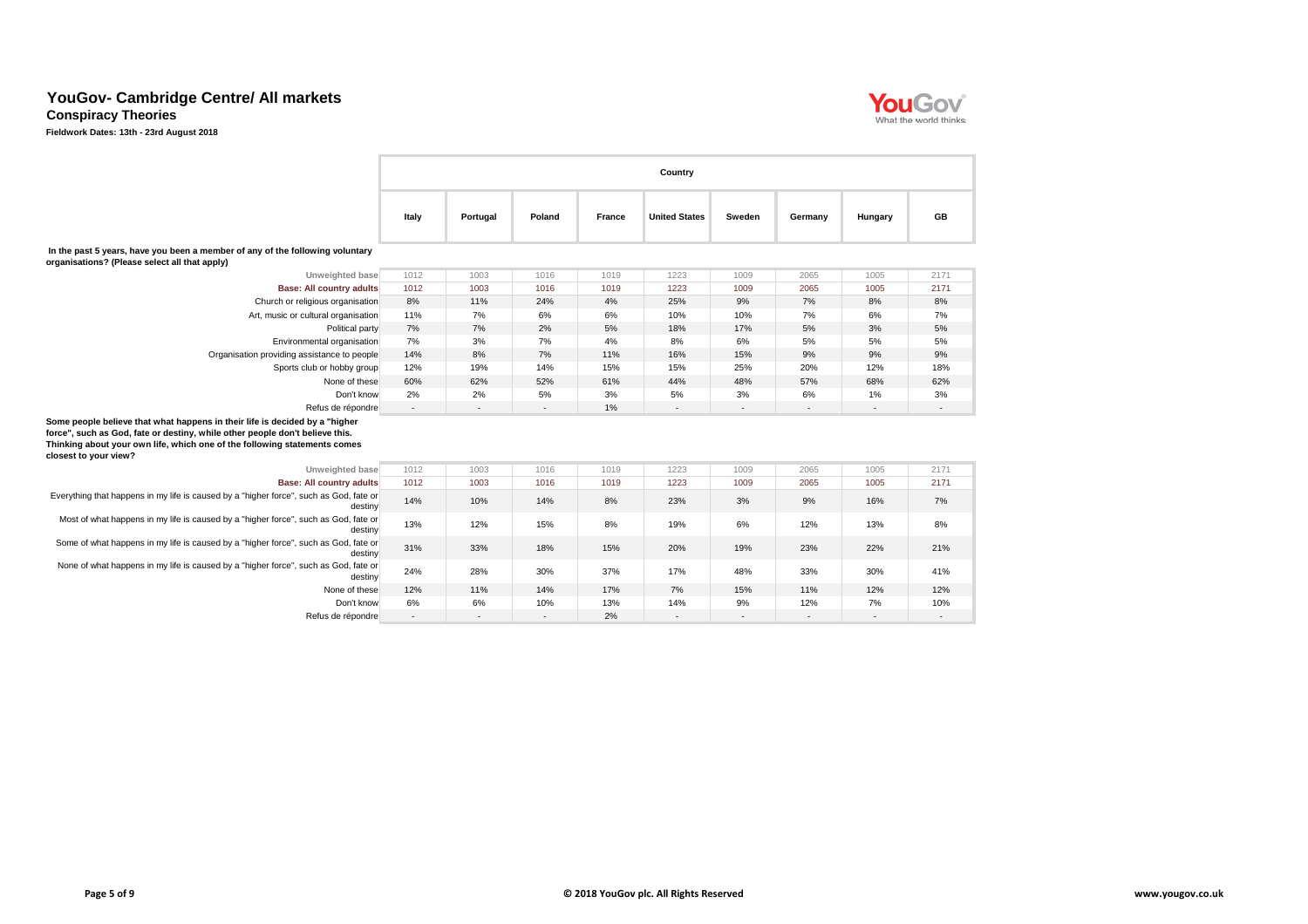**Conspiracy Theories**

|                                                                                                                                                                           |       |          |        |               | Country              |               |         |         |           |
|---------------------------------------------------------------------------------------------------------------------------------------------------------------------------|-------|----------|--------|---------------|----------------------|---------------|---------|---------|-----------|
|                                                                                                                                                                           | Italy | Portugal | Poland | <b>France</b> | <b>United States</b> | <b>Sweden</b> | Germany | Hungary | <b>GB</b> |
| Thinking about the next 12 months, would you say you generally feel optimistic<br>or pessimistic about your own financial situation?                                      |       |          |        |               |                      |               |         |         |           |
| Unweighted base                                                                                                                                                           | 1012  | 1003     | 1016   | 1019          | 1223                 | 1009          | 2065    | 1005    | 2171      |
| <b>Base: All country adults</b>                                                                                                                                           | 1012  | 1003     | 1016   | 1019          | 1223                 | 1009          | 2065    | 1005    | 2171      |
| Very optimistic                                                                                                                                                           | 4%    | 4%       | 4%     | 3%            | 14%                  | 9%            | 6%      | 6%      | 6%        |
| Fairly optimistic                                                                                                                                                         | 25%   | 32%      | 31%    | 23%           | 34%                  | 35%           | 29%     | 26%     | 34%       |
| Neither optimistic nor pessimistic                                                                                                                                        | 43%   | 43%      | 39%    | 37%           | 27%                  | 30%           | 38%     | 39%     | 32%       |
| Fairly pessimistic                                                                                                                                                        | 20%   | 15%      | 17%    | 27%           | 11%                  | 13%           | 15%     | 19%     | 17%       |
| Very pessimistic                                                                                                                                                          | 6%    | 5%       | 7%     | 8%            | 6%                   | 9%            | 6%      | 7%      | 7%        |
| Don't know                                                                                                                                                                | $1\%$ | 1%       | 2%     | 2%            | 8%                   | 5%            | 6%      | 2%      | 4%        |
| Thinking in general about the role of government and private companies in this<br>country's economy, which one of the following statements comes closest to<br>your view? |       |          |        |               |                      |               |         |         |           |
| Unweighted base                                                                                                                                                           | 1012  | 1003     | 1016   | 1019          | 1223                 | 1009          | 2065    | 1005    | 2171      |
| <b>Base: All country adults</b>                                                                                                                                           | 1012  | 1003     | 1016   | 1019          | 1223                 | 1009          | 2065    | 1005    | 2171      |
| The Government interferes too much in business and should give companies more<br>freedom to operate as they see best                                                      | 25%   | 19%      | 51%    | 30%           | 32%                  | 34%           | 16%     | 51%     | 15%       |
| The Government doesn't do enough to regulate business and should set stricter rules<br>on how companies are allowed to operate                                            | 47%   | 61%      | 18%    | 36%           | 33%                  | 24%           | 38%     | 22%     | 38%       |
| The current amount of regulation of business by the Government in this country is<br>about right                                                                          | 12%   | 7%       | 18%    | 12%           | 15%                  | 22%           | 20%     | 16%     | 23%       |
| Don't know                                                                                                                                                                | 16%   | 13%      | 13%    | 21%           | 20%                  | 20%           | 26%     | 12%     | 25%       |

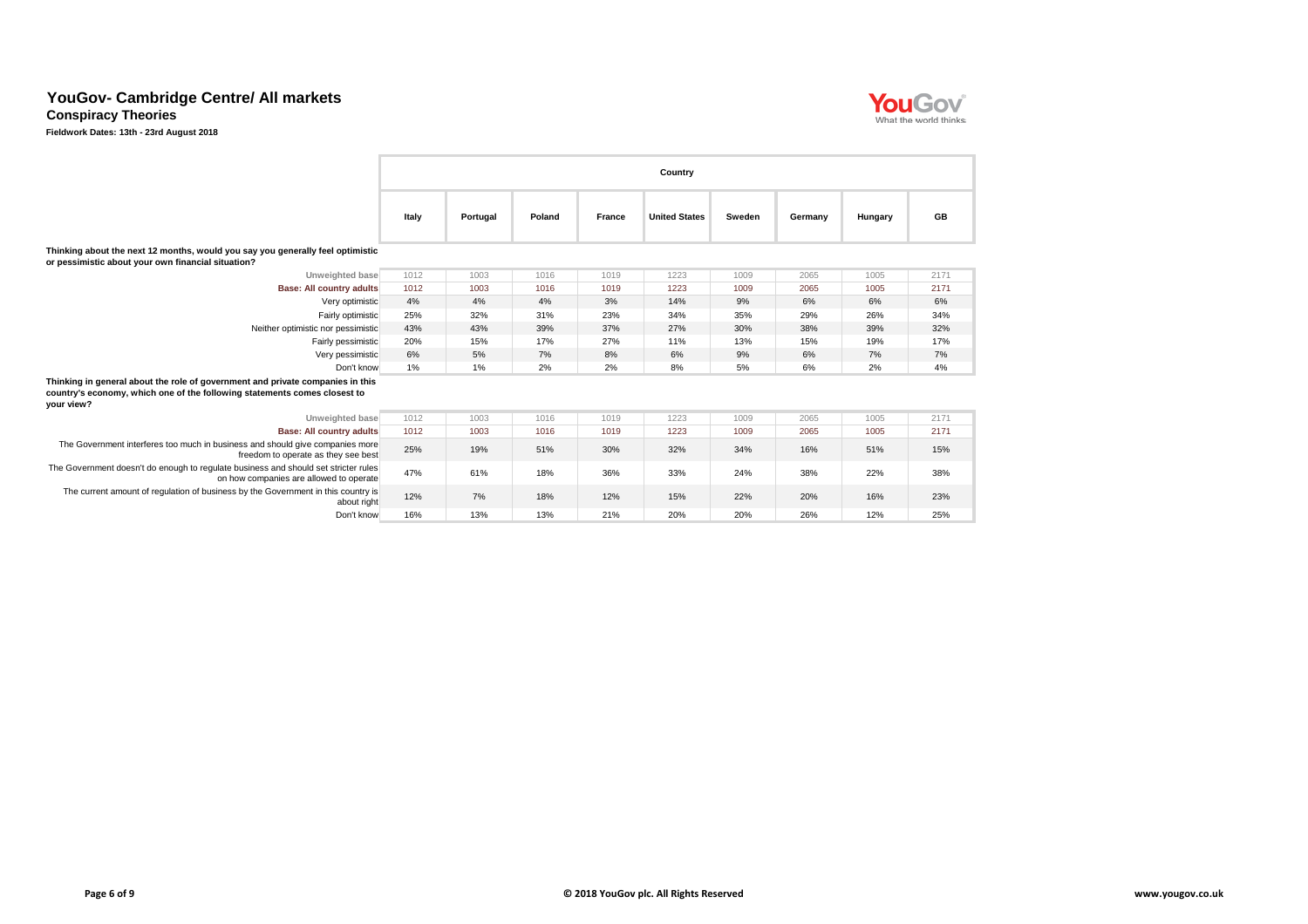**Conspiracy Theories**

**Fieldwork Dates: 13th - 23rd August 2018**



|       | Country  |        |        |                      |        |         |         |    |  |  |  |  |
|-------|----------|--------|--------|----------------------|--------|---------|---------|----|--|--|--|--|
| Italy | Portugal | Poland | France | <b>United States</b> | Sweden | Germany | Hungary | GB |  |  |  |  |

**Putting aside your own party preferences or views on the current government, do you think that, in general, the Parliament in this country does a good job or a bad job of representing the interests of people like you?**

| Unweighted base                                                                                                                                                          | 1012  | 1003                 | 1016 | 1019  | 1223  | 1009 | 2065  | 1005  | 2171                 |
|--------------------------------------------------------------------------------------------------------------------------------------------------------------------------|-------|----------------------|------|-------|-------|------|-------|-------|----------------------|
| <b>Base: All country adults</b>                                                                                                                                          | 1012  | 1003                 | 1016 | 1019  | 1223  | 1009 | 2065  | 1005  | 2171                 |
| Very good job                                                                                                                                                            | 7%    | $1\%$                | 4%   | 2%    | 3%    | 2%   | $1\%$ | 3%    | 2%                   |
| Fairly good job                                                                                                                                                          | 27%   | 14%                  | 13%  | 11%   | 12%   | 17%  | 14%   | 15%   | 19%                  |
| Neither good nor bad job                                                                                                                                                 | 32%   | 37%                  | 19%  | 22%   | 21%   | 22%  | 28%   | 22%   | 24%                  |
| Fairly bad job                                                                                                                                                           | 14%   | 28%                  | 23%  | 28%   | 22%   | 23%  | 28%   | 23%   | 30%                  |
| Very bad job                                                                                                                                                             | 16%   | 18%                  | 38%  | 29%   | 31%   | 29%  | 17%   | 33%   | 18%                  |
| Don't know                                                                                                                                                               | 4%    | 2%                   | 3%   | 9%    | 11%   | 6%   | 12%   | 4%    | 7%                   |
| How democratic or undemocratic would you say this country is, on a scale of 0<br>to 10, where 0 means 'completely undemocratic' and 10 means 'completely<br>democratic'? |       |                      |      |       |       |      |       |       |                      |
| Unweighted base                                                                                                                                                          | 1012  | 1003                 | 1016 | 1019  | 1223  | 1009 | 2065  | 1005  | 2171                 |
| Base: All country adults                                                                                                                                                 | 1012  | 1003                 | 1016 | 1019  | 1223  | 1009 | 2065  | 1005  | 2171                 |
| 0 - completely undemocratic                                                                                                                                              | 5%    | 2%                   | 9%   | 6%    | 5%    | 5%   | 5%    | 17%   | 2%                   |
|                                                                                                                                                                          | $  -$ | $\sim$ $\sim$ $\sim$ |      | $  -$ | $  -$ |      | $  -$ | $  -$ | $\sim$ $\sim$ $\sim$ |

| <b>PULLED AND ALL AND AND ADDRESS</b> | $\cdot$ $\circ$ $\cdot$ $\sim$ | $\sim$ | $\cdot$ $\circ$ $\cdot$ $\circ$ | $\sim$ $\sim$ | $- - -$ | $\sim$ | ---- | $\sim$ | -     |
|---------------------------------------|--------------------------------|--------|---------------------------------|---------------|---------|--------|------|--------|-------|
| <b>Base: All country adults</b>       | 1012                           | 1003   | 1016                            | 1019          | 1223    | 1009   | 2065 | 1005   | 2171  |
| - completely undemocratic             | 5%                             | 2%     | 9%                              | 6%            | 5%      | 5%     | 5%   | 17%    | $2\%$ |
|                                       | 2%                             | 1%     | 8%                              | 3%            | 3%      | 3%     | 2%   | 8%     | 1%    |
| 2                                     | 4%                             | 2%     | 12%                             | 6%            | 4%      | 6%     | 4%   | 11%    | 3%    |
| 3                                     | 7%                             | 5%     | 12%                             | 7%            | 8%      | 8%     | 7%   | 13%    | 6%    |
|                                       | 7%                             | 6%     | 8%                              | 7%            | 11%     | 5%     | 7%   | 9%     | 7%    |
| 5                                     | 16%                            | 19%    | 14%                             | 20%           | 21%     | 9%     | 15%  | 13%    | 14%   |
| 6                                     | 18%                            | 13%    | 7%                              | 12%           | 10%     | 9%     | 10%  | 6%     | 12%   |
|                                       | 17%                            | 20%    | 9%                              | 14%           | 10%     | 15%    | 14%  | 7%     | 18%   |
| 8                                     | 13%                            | 18%    | 6%                              | 10%           | 8%      | 18%    | 15%  | 6%     | 15%   |
| 9                                     | 3%                             | 7%     | 4%                              | 3%            | 2%      | 12%    | 7%   | 4%     | 3%    |
| 10 - completely democratic            | 4%                             | 3%     | 7%                              | 3%            | 3%      | 4%     | 4%   | 4%     | $2\%$ |
| Don't know                            | 5%                             | 3%     | 4%                              | 10%           | 15%     | 7%     | 11%  | 3%     | 16%   |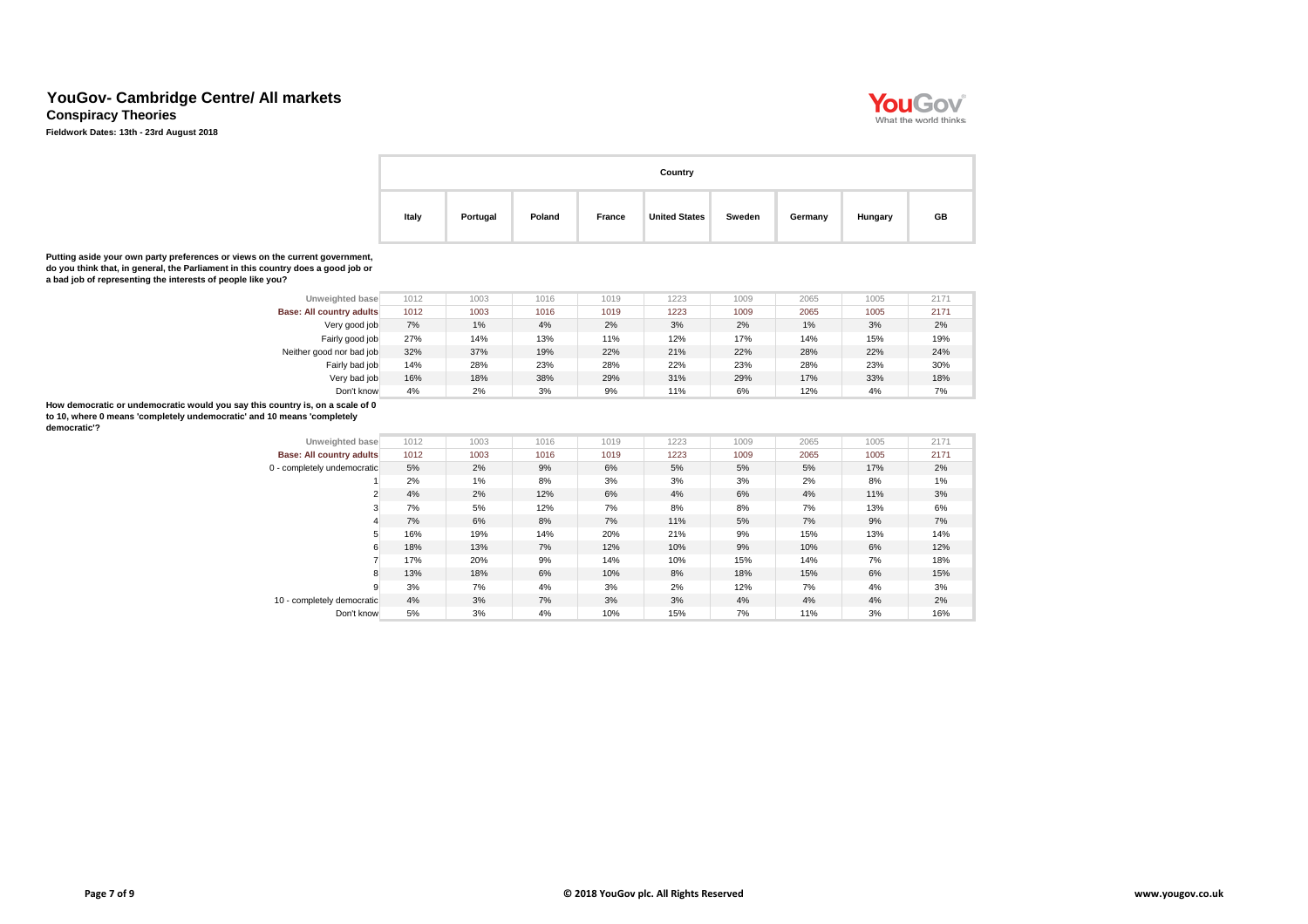**Conspiracy Theories**

|                                                                                                                                                                                                                                                                    | Country |          |        |               |                      |               |         |         |           |  |  |
|--------------------------------------------------------------------------------------------------------------------------------------------------------------------------------------------------------------------------------------------------------------------|---------|----------|--------|---------------|----------------------|---------------|---------|---------|-----------|--|--|
|                                                                                                                                                                                                                                                                    | Italy   | Portugal | Poland | <b>France</b> | <b>United States</b> | <b>Sweden</b> | Germany | Hungary | <b>GB</b> |  |  |
| Which, if any, of the following sources do you tend to use at least 2-3 times per<br>month to access news? (Please select all that apply. If you don't use any<br>sources at least 2-3 times a month to access news, please select the 'Not<br>applicable' option) |         |          |        |               |                      |               |         |         |           |  |  |
| Unweighted base                                                                                                                                                                                                                                                    | 1012    | 1003     | 1016   | 1019          | 1223                 | 1009          | 2065    | 1005    | 2171      |  |  |
| <b>Base: All country adults</b>                                                                                                                                                                                                                                    | 1012    | 1003     | 1016   | 1019          | 1223                 | 1009          | 2065    | 1005    | 2171      |  |  |
| A printed copy of a newspaper                                                                                                                                                                                                                                      | 34%     | 29%      | 30%    | 30%           | 26%                  | 36%           | 31%     | 25%     | 32%       |  |  |
| A newspaper website                                                                                                                                                                                                                                                | 49%     | 48%      | 49%    | 31%           | 27%                  | 62%           | 31%     | 63%     | 32%       |  |  |
| A news website or blog not associated with a newspaper                                                                                                                                                                                                             | 34%     | 29%      | 39%    | 18%           | 29%                  | 35%           | 24%     | 32%     | 25%       |  |  |
| Email newsletters or RSS feeds                                                                                                                                                                                                                                     | 15%     | 18%      | 17%    | 15%           | 19%                  | 20%           | 15%     | 24%     | 10%       |  |  |
| Social media (e.g. Facebook, Twitter, YouTube etc.)                                                                                                                                                                                                                | 57%     | 61%      | 58%    | 43%           | 44%                  | 56%           | 31%     | 65%     | 43%       |  |  |
| Television                                                                                                                                                                                                                                                         | 81%     | 87%      | 80%    | 75%           | 60%                  | 70%           | 73%     | 73%     | 70%       |  |  |
| Radio                                                                                                                                                                                                                                                              | 49%     | 57%      | 61%    | 49%           | 39%                  | 51%           | 56%     | 45%     | 48%       |  |  |
| Magazines                                                                                                                                                                                                                                                          | 27%     | 28%      | 34%    | 21%           | 18%                  | 23%           | 26%     | 18%     | 9%        |  |  |
| <b>Podcasts</b>                                                                                                                                                                                                                                                    | 3%      | 5%       | 7%     | 4%            | 8%                   | 16%           | 4%      | 3%      | 5%        |  |  |
| Other                                                                                                                                                                                                                                                              | 4%      | 4%       | 4%     | 2%            | 4%                   | 6%            | 6%      | 4%      | 4%        |  |  |
| Don't know                                                                                                                                                                                                                                                         | $1\%$   | 1%       | 1%     | 2%            | 4%                   | 2%            | 3%      | $1\%$   | 2%        |  |  |
| Not applicable – I don't use any sources at least 2-3 times a month to access news                                                                                                                                                                                 | 1%      | 1%       | 2%     | 3%            | 9%                   | $3%$          | 4%      | 2%      | 7%        |  |  |
| And which, if any, of the following social media platforms do you use in<br>particular to access news? (Please select all that apply)                                                                                                                              |         |          |        |               |                      |               |         |         |           |  |  |
| Unweighted base                                                                                                                                                                                                                                                    | 578     | 616      | 584    | 426           | 576                  | 563           | 647     | 654     | 943       |  |  |
| Base: All country adults who use social media platforms to access news                                                                                                                                                                                             | 578     | 615      | 585    | 440           | 539                  | 567           | 642     | 655     | 933       |  |  |
| Facebook                                                                                                                                                                                                                                                           | 89%     | 91%      | 87%    | 84%           | 76%                  | 73%           | 67%     | 87%     | 70%       |  |  |
| Twitter                                                                                                                                                                                                                                                            | 26%     | 16%      | 26%    | 26%           | 28%                  | 29%           | 18%     | 14%     | 34%       |  |  |
| YouTube                                                                                                                                                                                                                                                            | 52%     | 37%      | 61%    | 33%           | 36%                  | 39%           | 41%     | 51%     | 21%       |  |  |
| Instagram                                                                                                                                                                                                                                                          | 30%     | 26%      | 24%    | 19%           | 16%                  | 32%           | 19%     | 17%     | 13%       |  |  |
| Tumblr                                                                                                                                                                                                                                                             | 1%      | 1%       | 2%     | 2%            | 3%                   | 2%            | 2%      | 3%      | 1%        |  |  |
| Snapchat                                                                                                                                                                                                                                                           | 2%      | 2%       | 7%     | 13%           | 8%                   | 6%            | 6%      | 3%      | 10%       |  |  |
| LinkedIn                                                                                                                                                                                                                                                           | 14%     | 18%      | 10%    | 9%            | 6%                   | 15%           | 4%      | 7%      | 8%        |  |  |
| Reddit                                                                                                                                                                                                                                                             | 2%      | 3%       | 3%     | 2%            | 7%                   | 7%            | 2%      | 2%      | 6%        |  |  |
| 4chan                                                                                                                                                                                                                                                              | 1%      | 1%       | 1%     | 1%            | 1%                   | 2%            | 1%      | 1%      | 1%        |  |  |
| <b>Discord</b>                                                                                                                                                                                                                                                     | 1%      | 0%       | 2%     | 2%            | 1%                   | 4%            | 2%      | $1\%$   | 1%        |  |  |
| Gab                                                                                                                                                                                                                                                                | $0\%$   | $0\%$    | 1%     | $0\%$         | 1%                   | 2%            | 1%      | 1%      | 1%        |  |  |
| Other                                                                                                                                                                                                                                                              | 10%     | 12%      | 8%     | 10%           | 12%                  | 15%           | 14%     | 15%     | 7%        |  |  |
| Don't know                                                                                                                                                                                                                                                         | 1%      | 1%       | 2%     | 1%            | 2%                   | 5%            | 4%      | 3%      | $5\%$     |  |  |